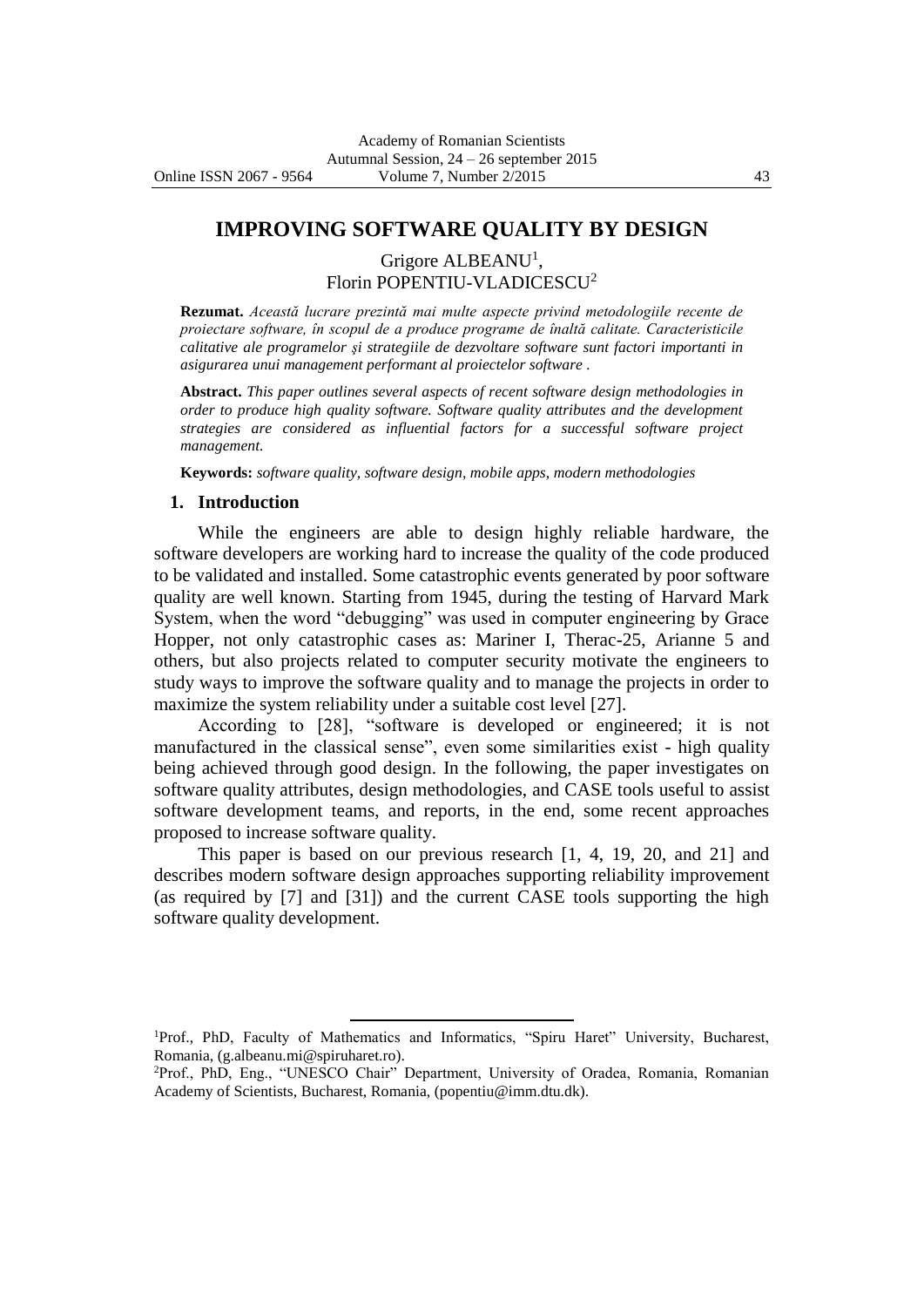#### **2. Modern software design approaches**

According to [9], "the software life-cycle typically includes the following: requirements analysis, design, construction, testing (validation), installation, operation, maintenance, and retirement." Usually, these five phases of the Software Development Life Cycle model are used: Analysis, Design, Implementation, Testing, and Deployment and maintenance.

The analysis phase is the most important for the process of building high quality software: the problem is analyzed, the requirements are defined, and the specifications are established. The problem analysis will establish the scope of the project and a clear understanding of what the customer asks for. By interactions with customer the problem will be recursively reformulated in such a way to assure a well-defined context and to find out the answer to the following questions: *What is the context of the problem? What are the parts or elements of the problem? Why the user needs a software product to solve the problem? Who or what is affected by this problem? How the user will validate the product?*

Once a well-defined problem is given, the next activity consists of requirements' collection and analysis (to establish the product capabilities and constraints). Both qualitative and quantitative requirements have to be identified.

The requirements addresses both quality software attributes (correctness, reliability, usability, integrity, efficiency, portability, reusability, interoperability, maintainability, flexibility, testability/verifiability, survivability, expandability, robustness, stability, security, safety, and availability) and constraints about the schedule and resources (computer and input/output equipments, staff availability for operation, maintenance actions, cost for development and operation) as addressed by [4]. These requirements should be not only identified but also analyzed in order to estimate costs and benefits, and to manage the software project risk. Finally all results of the requirements collection and analyses are documented in the project plan, a reference document for all phases of project lifecycle.

From financial reason motivated by project risk analysis, the costs associated with a computer project are related to the following activities: systems analysis and design; purchase of hardware; software costs; training costs; installation costs; conversion and changeover costs; redundancy costs, and operating costs, including people costs, according to [4]. Some examples of risks are: customer will change or modify requirements, technology will not meet expectations (the advancement in technology is too fast when considers the length of the software lifecycle); inexperienced project team, delivery deadline will be tightened; users will not attend training, system will be hacked, etc.

The transformation of user-oriented requirements into software specifications is the next step. The functionality of the future software (details on input, output, process captured by the information system, and interfaces),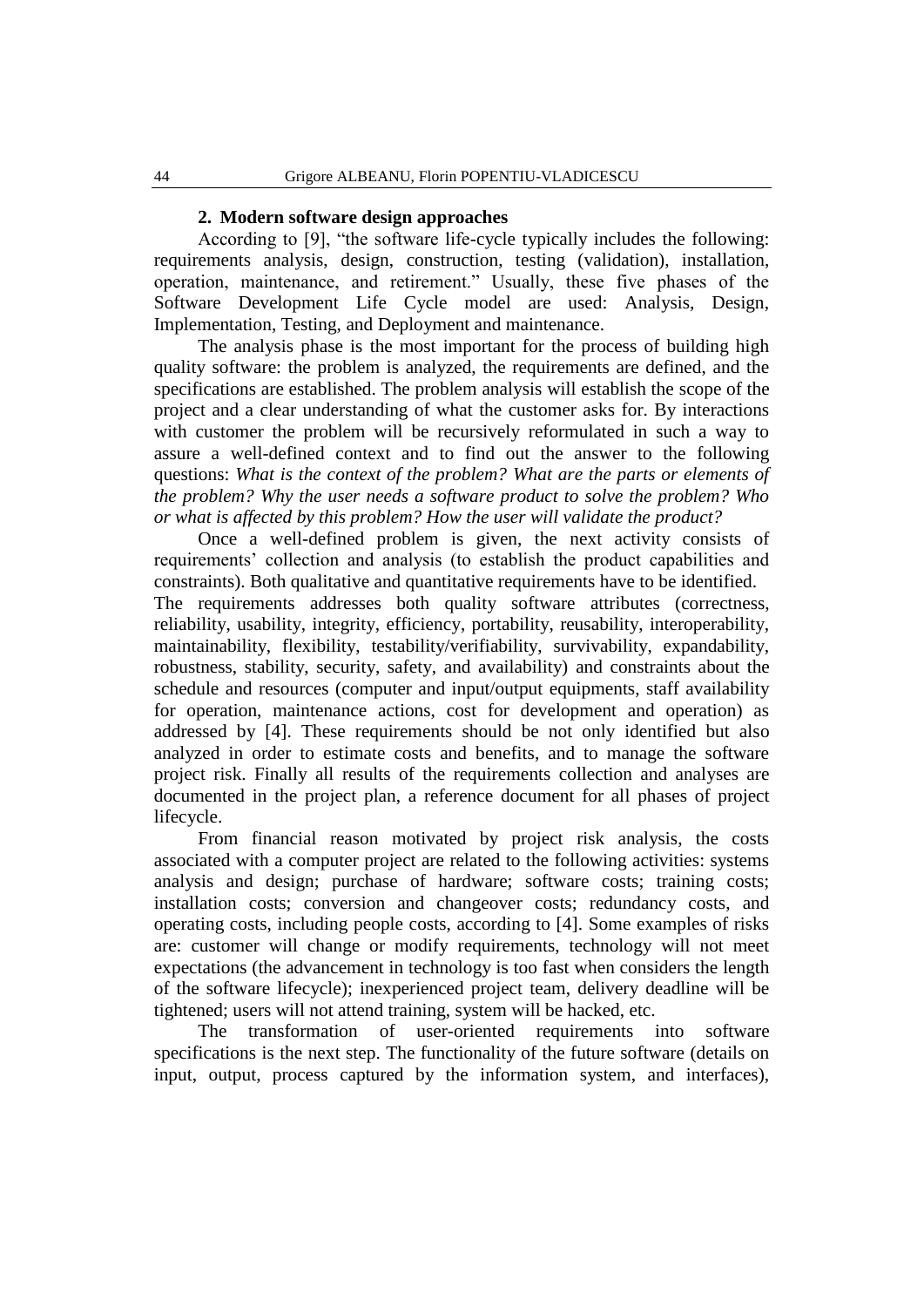technical feasibility (characteristics of people and equipment required by the project development), and software quality specifications should be detailed. Not only specifications on reliability and security, but also those related to software performance and the quality of human factor should be addressed. The benefits of a good software requirements specification are: a customer-supplier complete understanding of the future product characteristics; a reduced project cost; a real estimate of cost, schedule, and risk; a clear understanding of the validation and verification steps, and improved project performability.

The phase of building the software according to the specification is called design. Following [30], the design is ''the process of applying various techniques and principles for the purpose of defining a device, a process, or a system in sufficient detail to permit its physical realization.'' Both architectural (structural) design and detailed (including algorithms) design activities will contribute to a good design. The structural design is responsible with system decomposition in order to identify, in a top-down approach, subsystems/classes and their interfaces to decrease the development time. According to [11], the phases of the design process of software products are: *data design* (to produce the data structures), *architectural design* (produces the structural units or classes, interface design (specifies the interfaces between the units), and *procedural design* (specifies the algorithms of each method). Alternative (and most used, nowadays) methodologies for the architectural design are based on the object-oriented approach. *Object-oriented systems development follows the same pattern as structured systems development*. Firstly, the system is analyzed (object-oriented analysis or OOA) and the system is designed using object-oriented design or OOD. Finally, for coding are used object oriented (OOP) programming techniques and languages.

The detailed design should provide: the software structure (data structures and algorithms or classes and the diagrams, and structure quality measurement), the software tools (languages, compilers etc.), verification/validation procedures, a test plan (items to be tested and test specifications), and the design documentation. The documented design specifications should cover, at least, the following aspects [4]: an executive summary outlining the principal aspects in the specification; a description of the proposed system and its objectives; a full description of all components (module specifications and structure charts, together with test data); descriptions of inputs (including validation tests), outputs (screen, listings, sound, etc.), and specific interfaces; a description of all data storage to include specification of file and database structure; a detailed specification of controls operating over procedures within the system, a specification of all hardware requirements and performance characteristics to be satisfied, a detailed schedule for the implementation of the system, cost estimates and constraints, and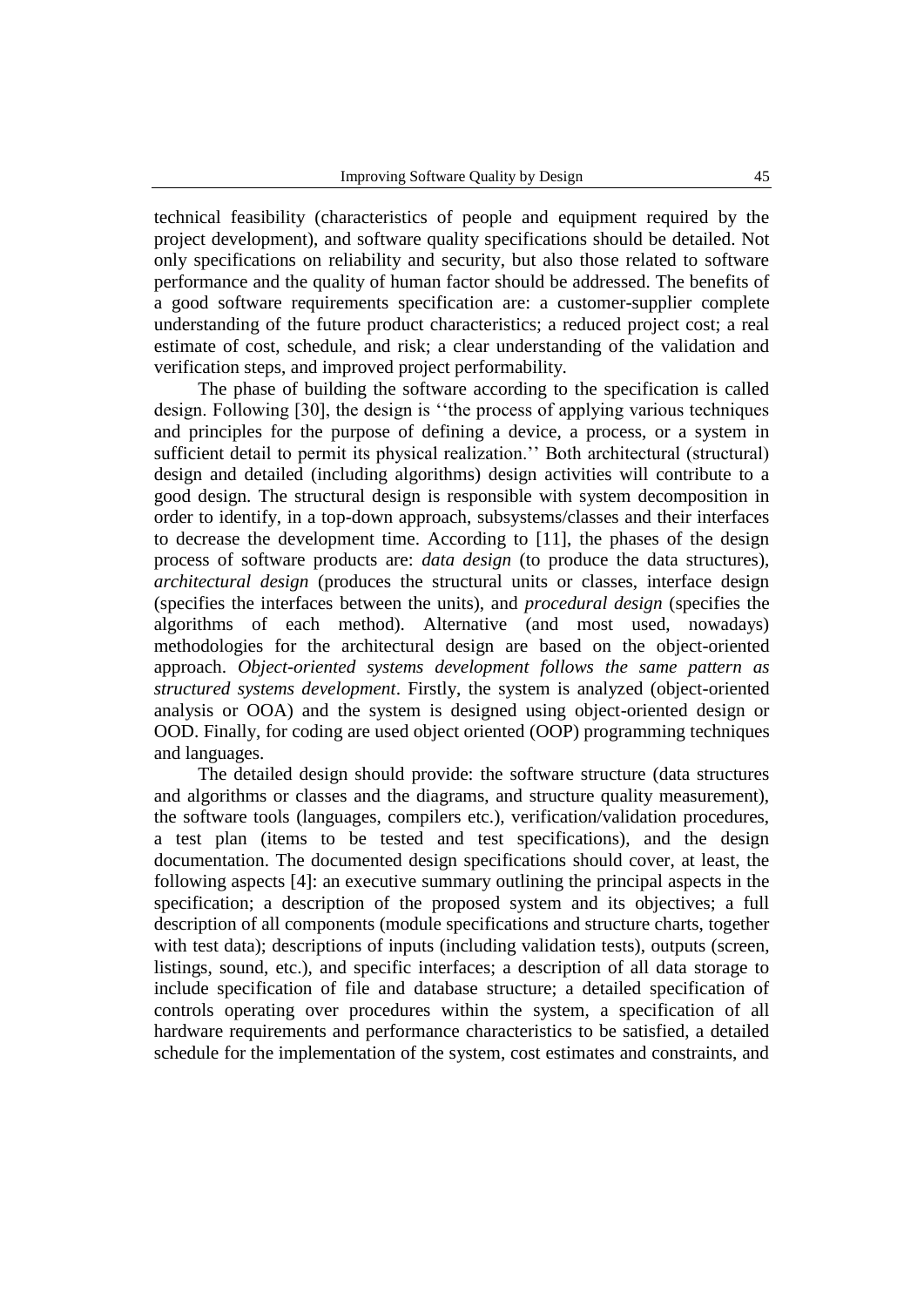standards to be considered for documentation, coding, testing and validation, and quality assurance.

Transforming algorithms and their data structures in computer programs, coding or implementation, in a suitable programming language is responsible for *fast, portable and bugs-free software* products. The implementation phase starts with reusable module/class/package identification (the component-based approach, the object-oriented design). It continues with code editing (writing new code, and modifying reusable code) according to a good coding style. The next step is dedicated to code inspection which includes: code reviews (mainly the aspects concerning the program logic and code readability), code quality (performance related concerns on speed, and memory used, reliability and security) and the software maintainability (how easy the code will be maintained). The final step of implementation phase is related to code testing (modules/classes/packages to be tested, testing strategies and methods, testing schedules, and the resource required for an efficient testing. A good practice is based on the test driven development methodology: test-driven development asks to developers automated unit tests, containing assertions, created before writing the code. Software testing and debugging represent some of the most important components of the software engineering process with major concerns on software reliability [27]. Even, when the newest and powerful automatic testing tools are used and a quality assurance strategy in defect removing is applied, some uncertainties in software testing can be identified in the following activities: test planning, test selection, test execution, test result checking, error tracing, and quality estimation, as stated in [17] and [18]. Software testing methods and techniques "vary greatly in variety, effectiveness, cost, need for automated tool support, and ease of use", according to [23]. Even, "program testing can be used to show the presence of bugs, but never to show their absence", as Dahl and his team shown in [8], every test performed increases intrinsic software quality by no fault reveals, or by discovering a latent fault.

The existence of specifications is essential to software testing. Correctness in software has a meaning only if the program mapping is the same as the specification mapping. Following [11], "a program without a specification is always correct''. Therefore, the software without a specification does what is does and cannot be tested against any specification because this does violate nothing (Falsity implies anything).

Moreover, following [12], given a specification and a computer program, "any activity that exposes the program behavior violating a specification can be called testing." The efforts will be directed to test against the following classes of faults, according to [17, 18]: physical/human-made, accidental/intentional nonmalicious/ intentional malicious, development/operational, internal/ external, and permanent/temporary. For web-based software, the following classes should be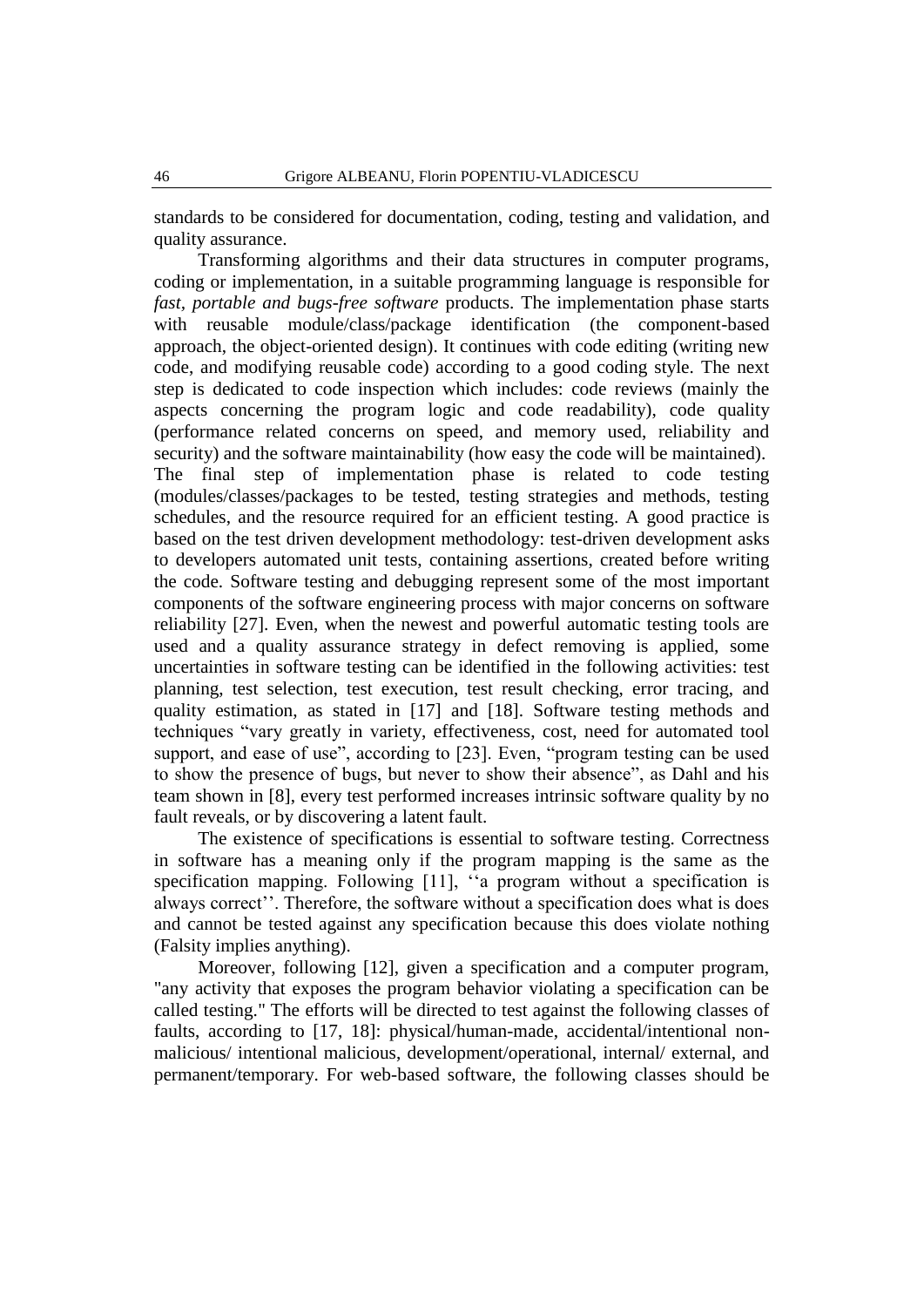taken into consideration (according to [2]): data storage class covering all possible faults related to data structures, logic faults generated during implementing algorithms and the application control flow (some of them being related to session/paging faults, inconsistent browser interaction parsing faults, mistakes in coding encoding/decoding and encryption/decryption algorithms), data input faults generated by input validation mistakes related to files and forms, appearance faults generated by inappropriate coding for controlling the display of the web-pages, and linking faults due to mistakes in controlling the transfer to different locations in the World Wide Web (URL–Uniform Resource Locator). The last class is reach for the case of web applications working with URL data bases. This taxonomy is rich enough and contains also cookies' manipulation, communication encryption, user authentication, account management, and accessing/using resources without permission.

In this view, not only program running, but also activities like: design reviews, code inspections and static analysis of source code, are labeled as testing activities even they form the so called "static testing". Following [17], the test cases design could be based on the knowledge of the code - the "white-box" method. Also, the "black-box" testing approach addressing "the overall functionality of the software is used to discover faults like incorrect or missing functions, errors in any of the communication interfaces, errors in data structures management, including databases and defects related to response time, software start-up or software termination."

According to the mentioned reference, the "white-box" testing method consists of the following tasks:

- a)The investigation of all independent paths within every module, based on the flow graph analysis – "structured testing using the Cyclomatic complexity metric";
- b)The examination of all logical predicates "branch/domain testing";
- c)The analysis of all loops to check their limits, and
- d)The internal/external data structures validity checking.

On the other side, the "black-box" method, based on the relationships between all modules in the system model, uses the equivalence partitioning approach, the boundary-value analysis (BVA) method and, the back-to-back testing procedure. Input conditions are divided into equivalence classes (logical, ordinal values, range (interval) or set of values). The BVA approach consists of designing the test cases in order to examine the upper and lower limits of the equivalence class and the corresponding outputs. Back-to-back testing is used only for many-versions software. The versions are tested in parallel to see if the outputs are identical. Pressman & Ince, in [28], provides more insides to these testing methods. Mainly, as Pham [25] mentioned, the testing phase has the following goals: "to affirm the quality of the product by finding and eliminating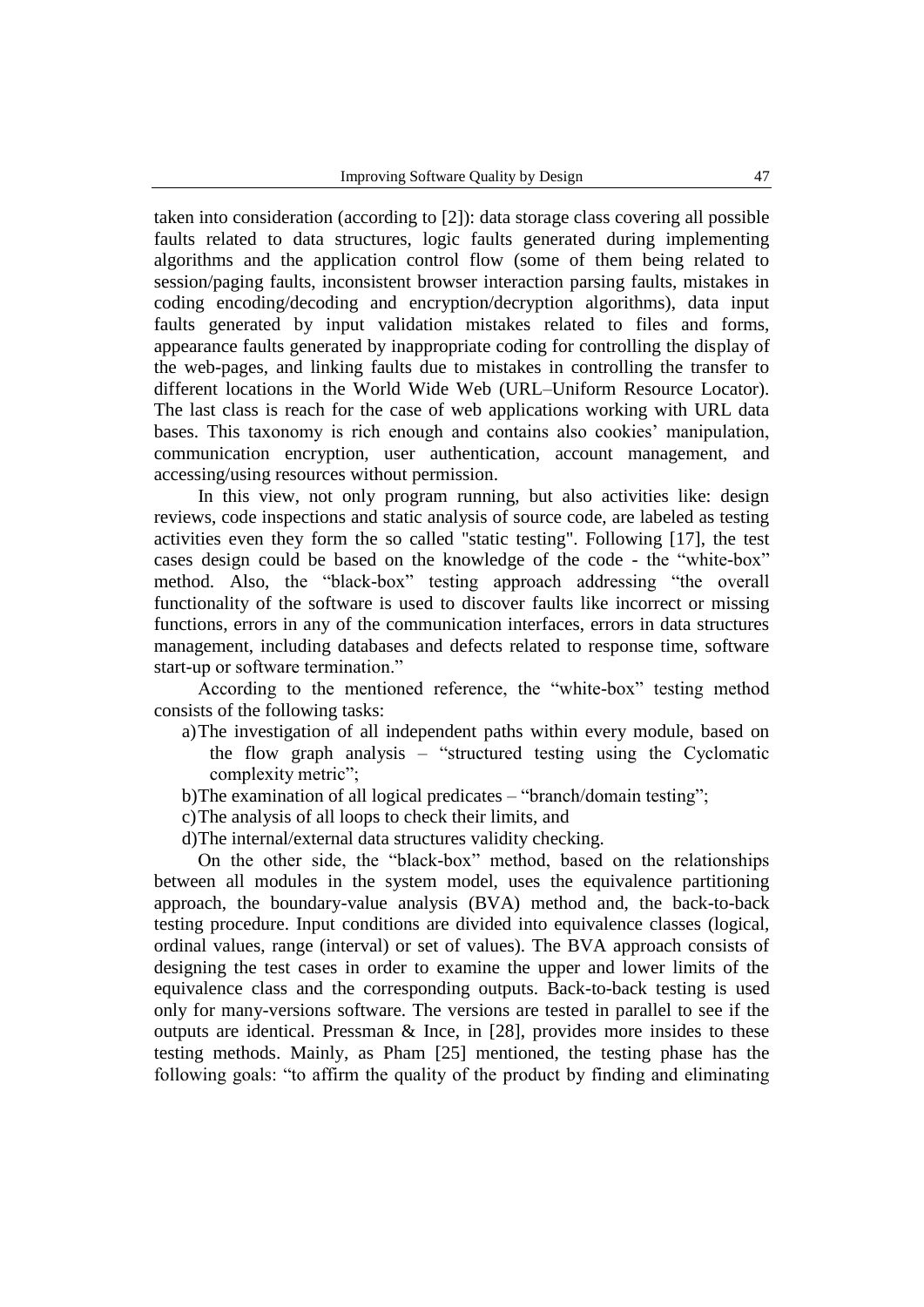faults in the program", "to demonstrate the presence of all specified functionality in the product", and "to estimate the operational reliability of the software". Unit testing, the integration testing, and the acceptance testing are core tasks in order to obtain highly reliable software accepted by customers.

The unit test, which belongs to "white-box" approach, is the responsibility of programmers (the software house or an outsourcing entity). They have to use various approaches depending on the programming language used during coding phase. In a test-driven development approach the developers often use testing frameworks to create and automatically run sets of test cases. For many programming languages there are available unit testing frameworks. When working with components, and for some of them creating some wrappers, a regression testing is required.

The integration test includes subsystem and system test. The system test tests all the subsystems interconnected as a whole to verify functional, performance, and reliability requirements placed on major design items. The integration testing step can use the following approaches: Big Bang (all or most of the developed modules are coupled together), Bottom Up Testing (where the lowest level components are tested first, then used to facilitate the testing of higher level components), Top Down Testing (testing is conducted from main module to sub module; if the sub module is not developed a temporary program called STUB is used for simulate the component functionality), and Sandwich Testing (combine top down testing with bottom up testing).

The acceptance test is a validation of the testing phase and makes use of internal tests (in-house) and field tests (user environment). The acceptance test is defined, by Pham [25], as the "formal testing conducted to determine whether a software system satisfies its acceptance criteria and to enable the customer to determine whether the system is acceptable."

Putting into operation is the final phase of the software development process. The operation will continue with or without maintenance till the end of the software lifecycle (retirement). The main activities during this phase are: release (includes all the operations to prepare a system for assembly and transfer to the customer site), install and activate (starting up the executable component of software), adapt (modify a software system that has been previously installed) or update (replaces an earlier version of all or part of a software system with a newer release), deactivate (before adapting or updating), uninstall (before retirement), and retire (at the end of the life cycle of a software product). During maintenance the following approaches can be added: a version tracking system (to help the user find and install updates to software systems installed), and a built-in mechanism for installing updates (correcting maintenance: the modification of a software product after delivery to correct faults, to improve performance or other attributes). Other maintenance activities are of the following nature: adaptive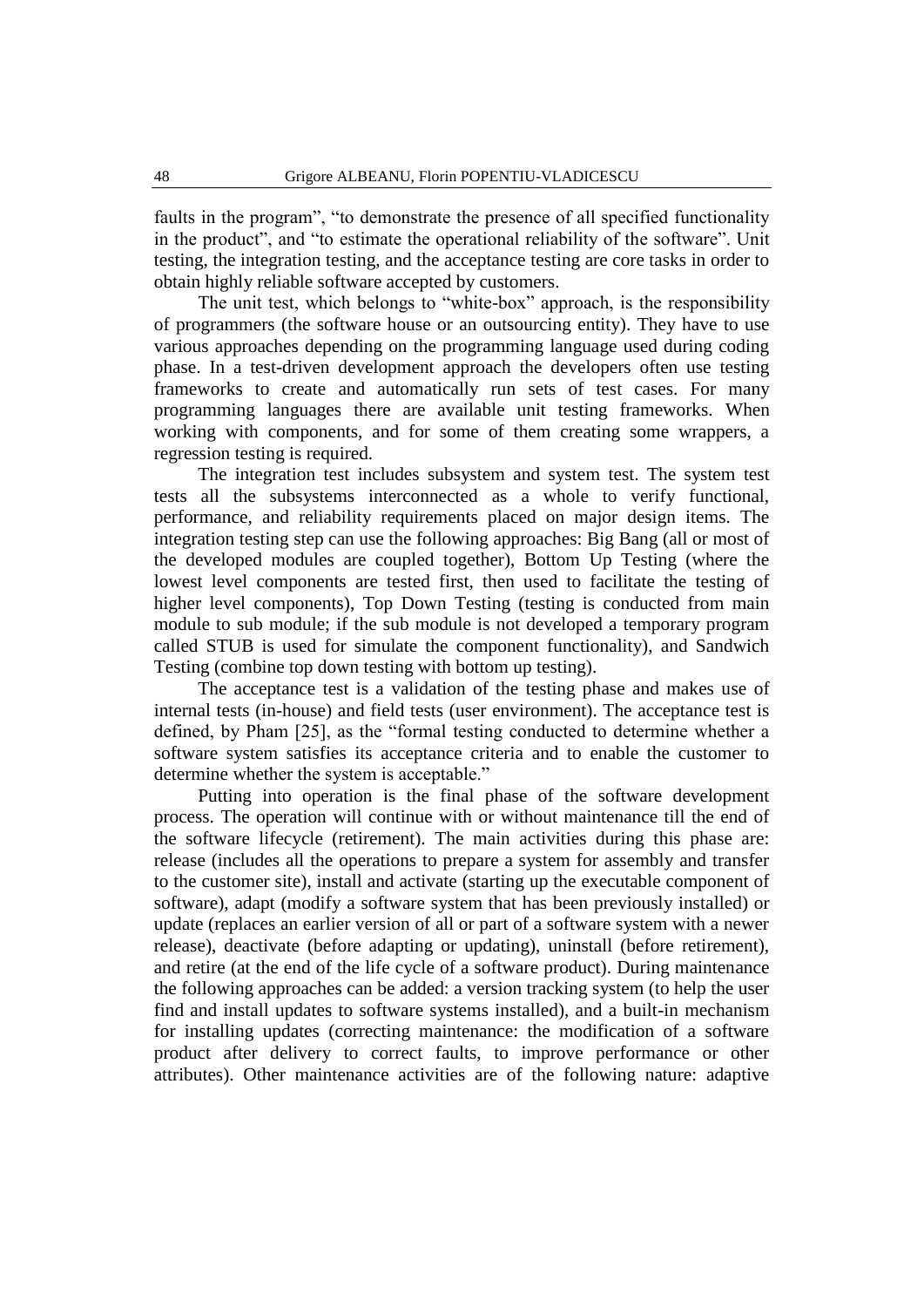(dealing with changes and adapting in the software environment), perfective (accommodating to user requirements), and preventive (oriented to increase the time mission period - in general by keeping stable data structures, files and databases).

Many complementary software development methods to systems development life cycle (SDLC) there exist. However, the most important are [4]:

1. Iterative prototyping (compressing the development cycle to shorten the time to market and providing interim results to the end user) which consists, mainly, of three steps: 1) listen to customer; 2) build and revise a prototype; 3) have customer test drive the prototype and then return to step 1.

2. Rapid application development (RAD) in four phases: 1. Requirements planning - joint requirements planning (JRP), establishes high-level objectives; 2. Applications development - JAD follows JRP, involves users in workshops; 3. Systems construction - design specifications, used to develop and generate code, and 4. Cutover - users trained and the system tested.

3. Extreme programming (XP) is a new agile software development methodology adopted few years ago.

4. Other agile methods.

According to [4, 15], XP is the application of a group of practices to software development projects like:

- 1)The planning game: collaboration of business and programming professionals to estimate the time for short tasks;
- 2)Small releases: a ship cycle measured in weeks rather than years;
- 3)Metaphor: "a single overarching metaphor" to guide development substitutes for a formal architectural specification;
- 4)Simple design: no provision in the code for future changes or flexibility;
- 5)Testing: every piece of code exercised by unit tests when written, and the full suite of tests when integrated;
- 6)Refactoring: any piece of code subject to rewriting to make it simpler;
- 7)Pair programming: all production code jointly written by two developers;
- 8)Collective ownership: the right of any developer to change any piece of code on the project;
- 9)Continuous integration: code integrated to the main line every few Hours;
- 10) On-site customer: a business person dedicated to the project, and

11) Coding standards: one standard per project.

Agile methodologies are appropriate for project management processes that encourage frequent inspection and adaptation as proved in [3] and [5] for the e-Learning software domain. The mentioned references emphasize the usage of face-to-face communication over written documents (working in same location) or in different locations but having video contact daily, communicating by videoconferencing, voice, e-mail etc. It was outlined that other agile methods are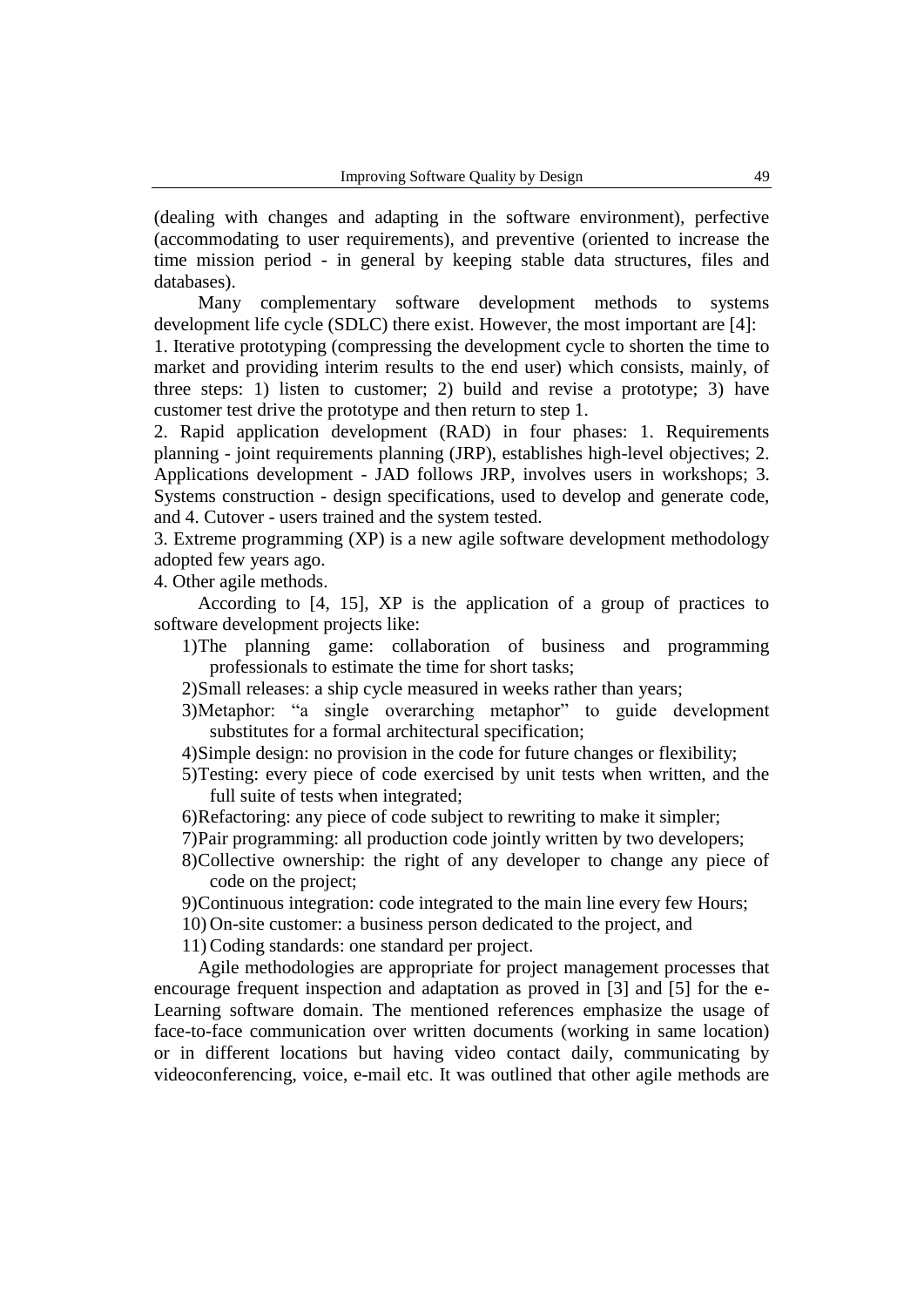also suitable when dealing with E-learning component-based software development: Scrum, Crystal approach, Feature driven development, the rational unified process, dynamic software development, adaptive software development, open source development, Agile-CMM, Agile-CMMI etc.

## **3. Recent approaches in computer aided software engineering for quality improvement**

The term computer-aided software engineering (CASE) is used to describe a set of tools which are able to automate all or some of various tasks of the software life cycle, like: requirements capture, tracing, and tracking; configuration management; model verification; facilitation of model validation; maintenance of all project-related information; collection and reporting of project management data, document production and CASE data import-export. Mainly, the CASE functions include analysis, design, and programming. Therefore, a CASE framework provides design editors, data dictionaries, compilers, debuggers, system building tools, etc.

There are a large variety of CASE products. A CASE product index is maintained by (http://www.unl.csi.cuny.edu/faqs/software-enginering/tools. html), belonging to a category: CASE tools (provide support for some specific tasks in the software process), CASE workbenches (supporting only one or few activities), and CASE Environments (supporting a large part of the software process).

The CASE Environments can be simple toolkits (example: the Unix Programmer's Work Bench), oriented towards a programming language (IBM Rational ClearCase), integrated (IBM Application Development Cycle), fourth generation language (4GL) based (Informix 4GL, FourGen CASE Tools: http://www.gillani.com/CASETools.htm), process-centered environments (Enterprise Architect: Enterprise II), and CASE applications (covering all aspects of the software development life cycle).

SourceForge.net provides a web-based platform for creating and publishing open software [29]. Also, GitHub offers, according to [31] "both plans for private repositories and free accounts, which are usually used to host open-source software projects". The popularity of GitHub increased yearly, and for 2015, GitHub reports having over 10.6 million users and over 25.9 million repositories, making it the largest host of source code in the World, as GitHub press (https://github.com/about/press) announced on August 17, 2015.

The user can find a lot of tools useful to software project management, both on SourceForge and GitHub. However, software reliability is not covered, in general, by CASE products. There are specific software tools, called Computer Aided Software Reliability Engineering [27]. Many of them being dedicated to estimation of software reliability [27], such as ROBUST (Reliability of Basic and Ultrareliable Software system), FRestimate, TERSE, SREPT (Software Reliability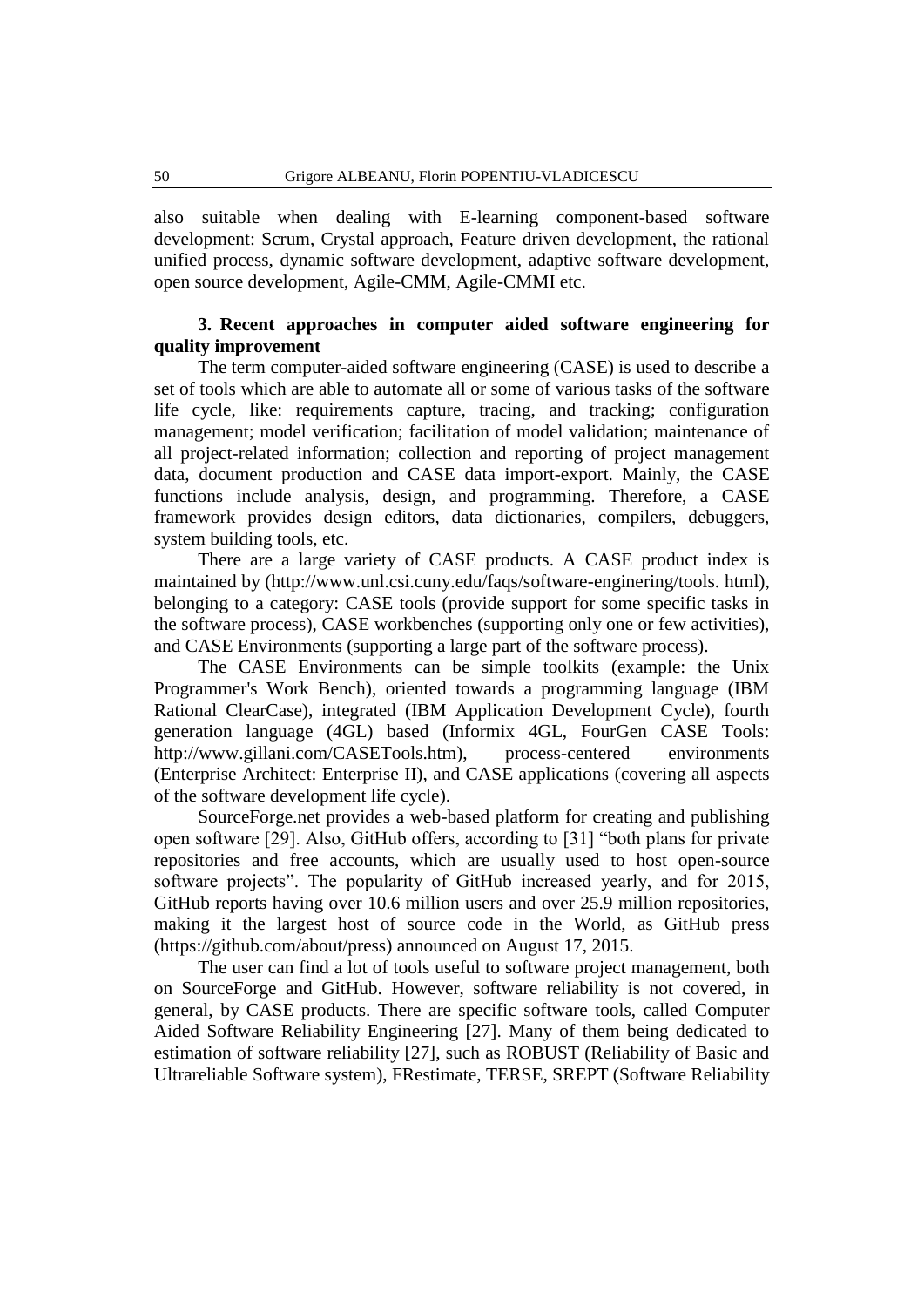Estimation and Prediction Tool), SRETOOLS (AT&T Software Reliability Engineering Toolkit), SRMP (Statistical Modeling and Reliability Program), SoRel (Software Reliability Program), CASRE (Computer-Aided Software Reliability Estimation Tool), ESTM (Economic Stop Testing Model Tool), SMERFS (Statistical Modeling and Estimation of Software Reliability Functions), RGA(Software for Repairable System and Reliability Growth Analysis), DACS's GOEL (An automated version of the Goel-Okumoto NHPP Software Reliability Growth Model), according to the study realized in [6] which presents a powerful computer-aided reliability assessment tool for software based on object-oriented analysis and design, called CARATS.

SMERFS was used in [3] to study the reliability growth of two projects: a virtual campus project and the DISTeFAX software. FRestimate was used by Oradea University to teach software reliability and analyses software metrics of software modules developed by master students.

A large scale methodology is based on component-base software design. The components are developed in house or are selected from available collections. The software reliability allocation in order to obtain a high reliable integrated software product keeping cost as low as possible is applied by many organizations implementing software quality management. Software reliability optimization can be studied both in single and multi-objective frameworks. Classical optimization methods and recent approaches based on computational intelligence techniques can be used as reported in [20] for large software products over various software architectures, including fog computing extensions [21].

The increasing market of mobile applications asks also for quality assurance procedures in order to minimize risk [33], mainly due to security threats. The first step is to apply the ISO 9126 software quality model. The second step consists of risk assessment. A major challenge appears because "security risks for mobile apps go beyond those of a standard desktop application; unique concerns include the loss of a device, exposing access/data to mobile apps; employees using their devices in public/unsecured Wi-Fi hotspots; and mobile malware", according to [33]. The first category of mobile app risks addresses the "malicious functionality, which is unwanted and dangerous behaviors that are placed in a Trojan app that the user is tricked into installing". The second category addresses the vulnerabilities of mobile apps, which are bugs due to poor design or errors in implementation. In our context, the development of CASE/CASRE tools for secure mobile apps development is a must. For the moment, the software analysts and engineers use already existing CASE/CASRE tools.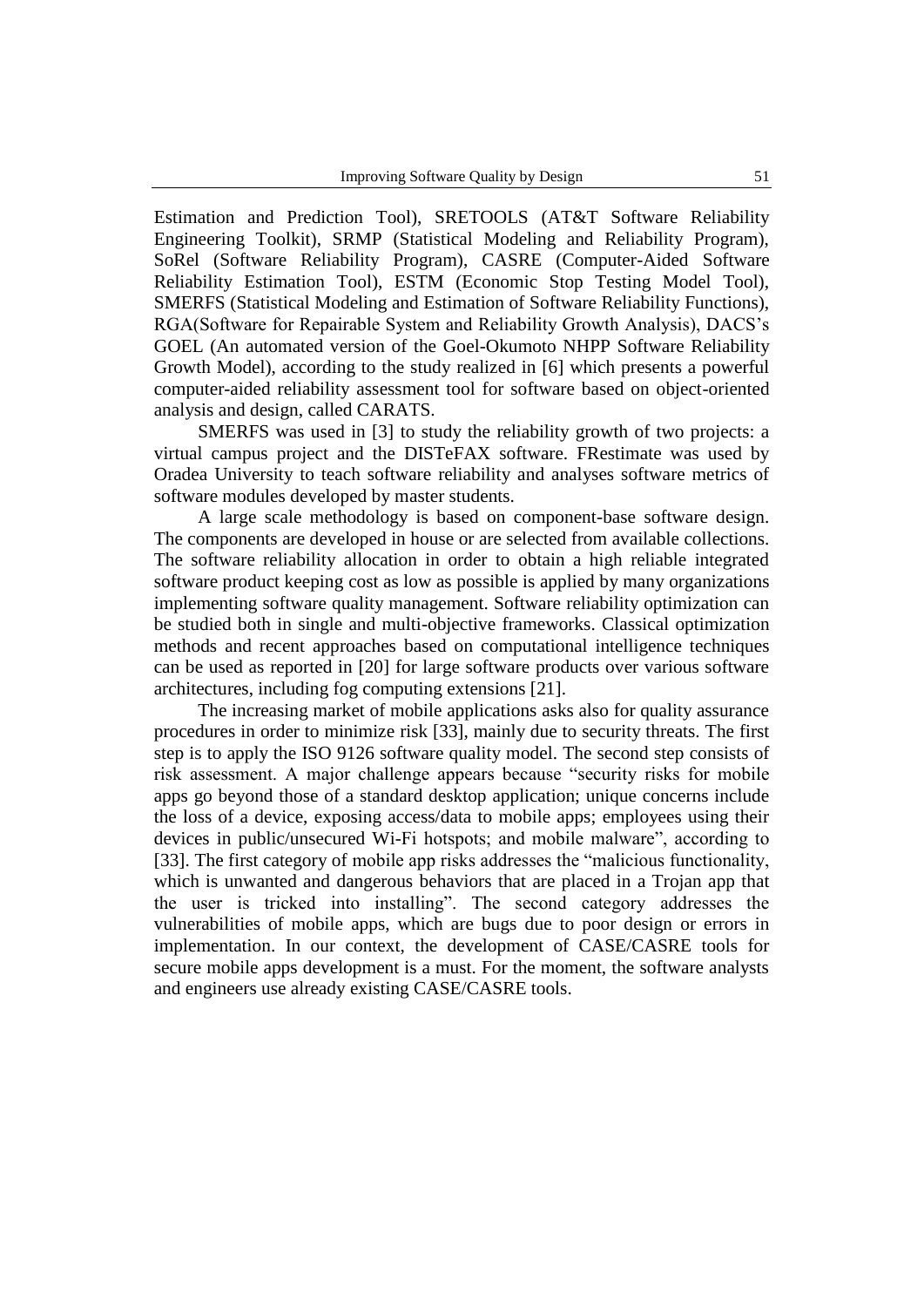### **4. Conclusions**

This paper has described the most used software designing approaches in order to release high quality software. Various quality attributes were considered, including software reliability. The security of mobile apps is an important quality attribute and more effort should be allocated in future.

# **R E F E R E N C E S**

- [1] G. Albeanu and F. Popenţiu, *Total Quality for Software Engineering Management*, In H. Pham (ed.) "Springer Reliability Engineering Handbook" (Springer Verlag, 2003), pp. 567-584.
- [2] G. Albeanu, *Agile CMMI for e-learning software development*, In I. Roceanu (coord.), R. Jugureanu, V. Stefan, V. Popescu and C. Radu (eds.), "Proceedings of the 5th International Scientific Conference eLSE 2009" (Bucharest, 2009), pp. 135-142.
- [3] G. Albeanu, A. Averian and I. Duda, R & RATA, Electronic Journal of International Group on Reliability, **2**(4), 47(2009).
- [4] G. Albeanu and Fl. Popenţiu-Vlădicescu, OptimumQ, **22**(3–4), 97(2011). Averian, G. Duda and G. Albeanu, *Quality assurance for agile component-based software development*, In H Pham, T Nakagawa (eds.), "Proceedings of the 15th ISSAT International Conference on Reliability and Quality in Design" (San Francisco, California, 2009), pp. 100-104.
- [5] Chen et al., *CARATS: A Computer-Aided Reliability Assessment Tool for Software Based on Object-Oriented Design* (TENCON, IEEE, 2006), DOI: <http://dx.doi.org/10.1109/TENCON.2006.344182>
- [6] D. Crowe and A. Feinberg (eds.), *Design for Reliability* (CRC Press, 2001).
- [7] O.J. Dahl et al, *Structured programming* (Academic Press, London, 1972).
- [8] D. Howe (ed.), *The Free On-line Dictionary of Computin*g,<http://foldoc.org/> (retrieved 2015)
- [9] W.H. Farr and O.D. Smith, *Statistical Modeling and Estimation of Reliability Functions for Software (SMERFS)* (NSWCDD TR 84-371, 1993).
- [10] D.A. Gustafson, *Theory and Problems of Software Engineering* (McGraw-Hill, 2002).
- [11] B. Hailpern and P. Santhanam, IBM Systems Journal **41**(1), 4(2002).
- [12] D. Ince, An introduction to quality assurance and its implementation (McGraw-Hill, 1994).
- [13] C. Jones, IBM Systems Journal **17** (1), 39(1978).
- [14] K. E. Kendall, *Extreme Programming in Practice: A Human-Valued Approach to the DSI Conference Management System*, Decision Line **35** (2004)